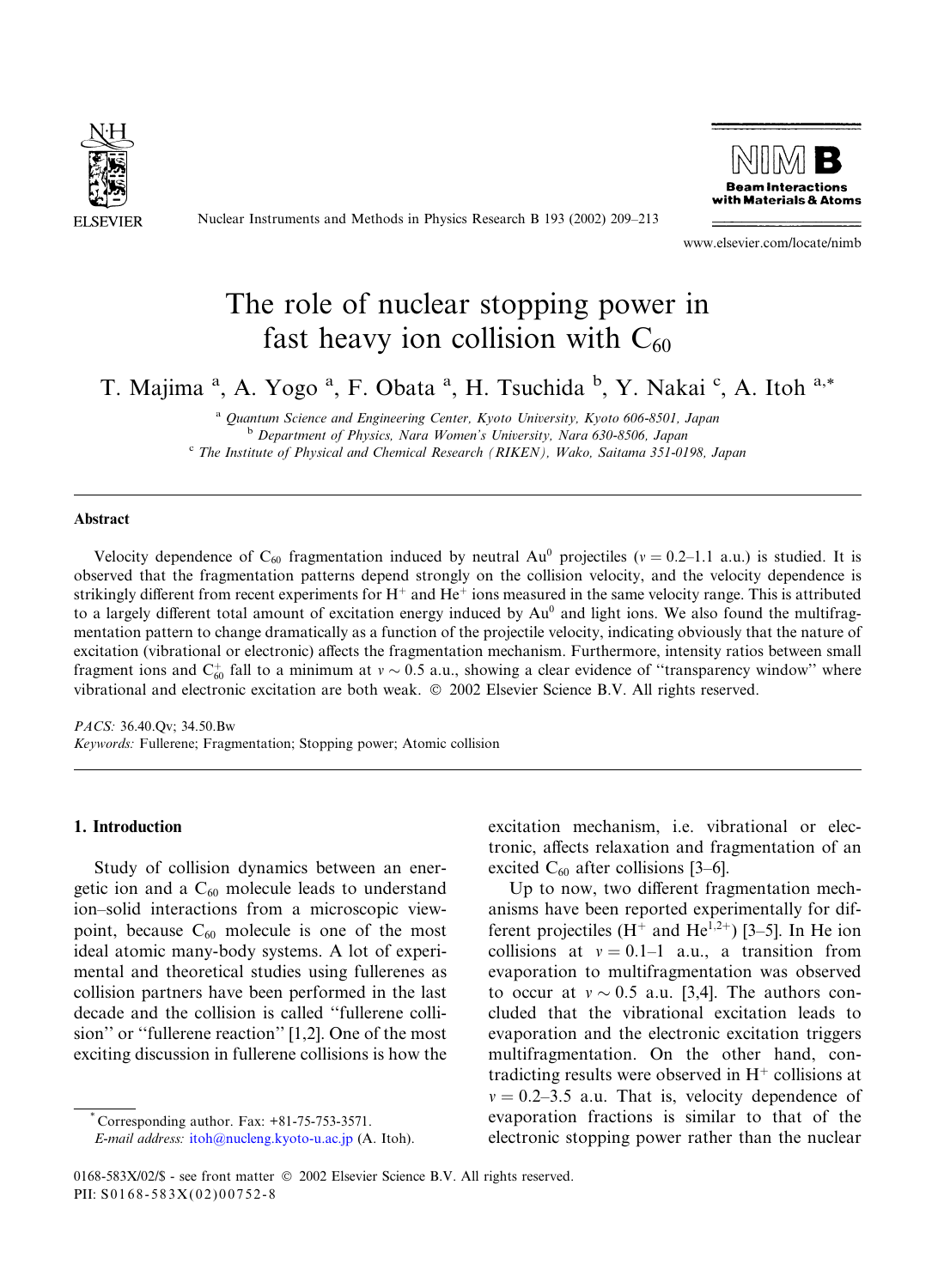stopping power [5]. It shows that the electronic excitation has an important role in evaporation processes.

Recently, a microscopic calculation based on the non-adiabatic quantum molecular dynamics theory (NA-QMD) was applied to collisions between C<sub>60</sub> and H<sup>+</sup>, C<sup>+</sup>, Ar<sup>+</sup> ions ( $v = 0.01 - 0.5$  a.u.) [6]. The calculations show a drastic change of fragmentation dynamics with increasing collision velocity, suggesting that the fragmentation pattern is affected by the difference of excitation mechanisms.

In this work, we performed collision experiments using neutral  $Au^0$  projectiles in the velocity range from 0.2 a.u. (0.2 MeV) to 1.1 a.u. (6.0 MeV). Nuclear energy deposition is supposed to be considerably higher than those for H or He ions due to a large nuclear charge. In this velocity region, a transition from vibrational to electronic excitation is expected, as predicted both in the stopping power consideration and in the microscopic calculations [6]. Furthermore, in neutral–neutral collisions, energy transfer in distant collisions is strongly reduced, since projectile atoms have to penetrate or graze an electronic cloud of  $C_{60}$  in order to cause Coulombinteractions. In distant collisions, electronic excitation is considered to be predominant. As a result, the relative importance of nuclear energy transfer is expected to be strongly enhanced because of absence of distant collisions.

# 2. Experiment

The experiment was performed at the 1.7 MV tandem Cockcroft–Walton accelerator facility of Kyoto University. A beam of Au ions from the accelerator was collimated to about  $1 \times 1$  mm<sup>2</sup> with two sets of four-jaw slits. A neutral beam was produced via electron-capture collisions with residual gases in the beam line. Then, the primary ion beam was removed by a magnet. A  $C_{60}$  molecular target was obtained by sublimation of pure  $C_{60}$  powder at 450 °C in a quartz oven. Mass to charge distributions of produced ions were measured by a time-of-flight (TOF) method under a Wiley–McLaren spatial-focusing condition. The detailed TOF techniques are described in our previous papers [8,9]. In this experiment, secondary electrons emitted in collisions are used as trigger signals of the TOF measurements. The base pressure was below  $1 \times 10^{-5}$  Pa through the whole experiment.

#### 3. Results and discussion

Fig. 1 shows TOF spectra obtained for collisions of  $Au^0$  with  $C_{60}$  at different collision energies. It is seen that small fragment ions  $C_n^+$  ( $n < 15$ ), produced via multifragmentation are the predominant products over the whole energy range investigated. It indicates that a large amount of energy is transferred into  $C_{60}$  in Au<sup>0</sup> collisions. Tsuchida et al. estimated the internal excitation energy of 794 eV for  $Au^{3+}$  ions ( $v = 0.9$  a.u.) from



Fig. 1. TOF spectra obtained in collisions of  $Au^0$  with a  $C_{60}$ molecule at different velocities. The peaks shown by (\*) originate from background residual gases.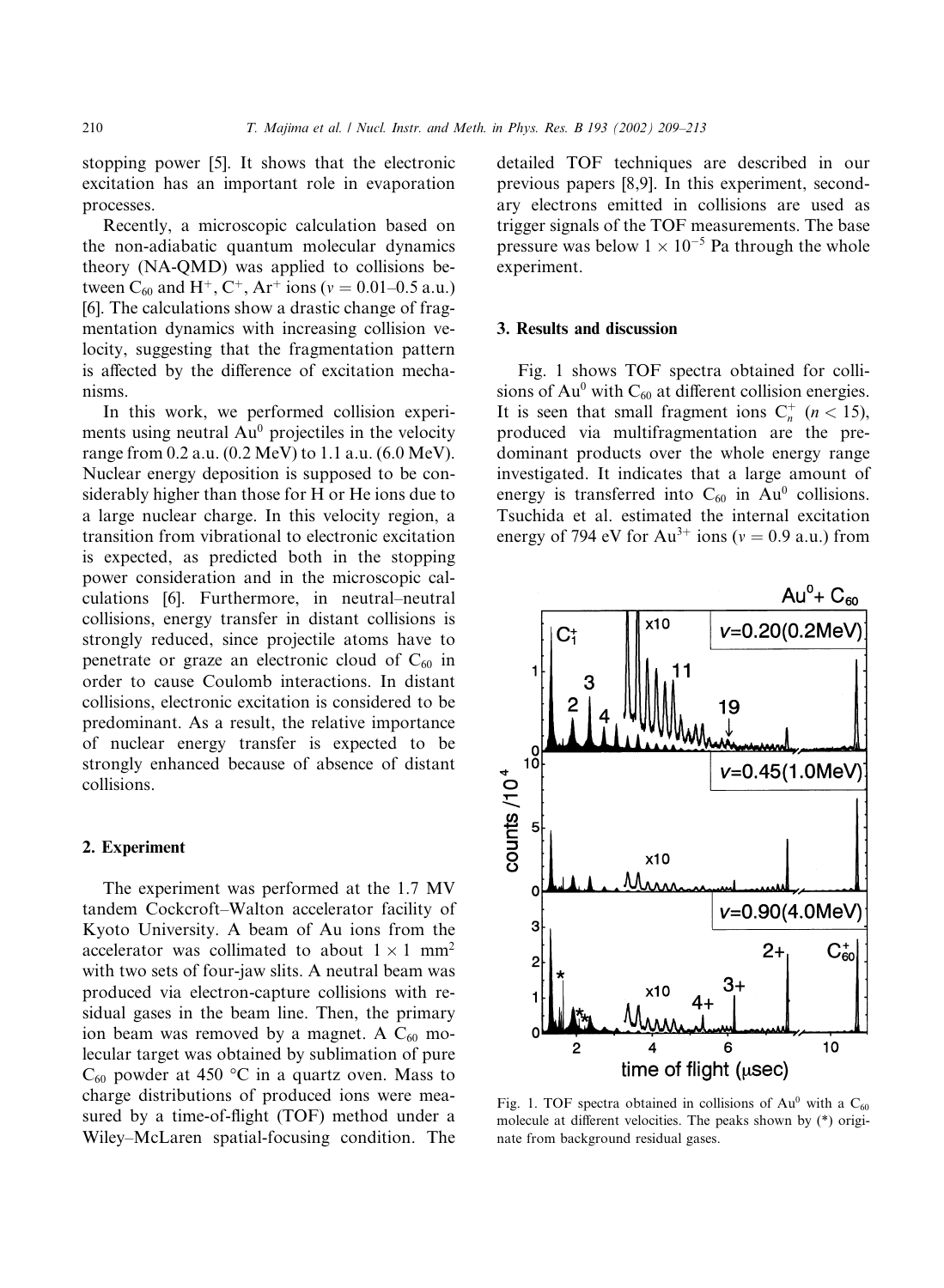

Fig. 2. TOF spectra obtained in collisions of  $Au^0$  and  $Au^{2+}$ with a  $C_{60}$  molecule at the same velocities ( $v = 0.45$  a.u.).

a stopping power consideration [7]. This energy is considerably higher than a calculated value of 225 eV required to induce entire multifragmentation [10].

Fig. 2 shows a comparison of TOF spectra for  $Au^0$  and  $Au^{2+}$  projectiles at the same velocity  $(v = 0.45$  a.u.). Both spectra were measured in coincidence with secondary electrons as mentioned above. It is seen that the peak intensities of  $C_{60}^+$ ,  $C_{60-2m}^+$  are strongly suppressed in Au<sup>2+</sup> collisions due to pure single electron-capture collisions where no free electrons are emitted. Although the production of  $C_{60}^{2+}$  is also supposed to be suppressed in  $Au^{2+}$  collisions due to double electron capture, the relative intensity of  $C_{60}^{2+}$  with respect to the  $C_1^+$  intensity is higher for  $Au^{2+}$  than  $Au^0$ projectiles. Since the most significant difference between  $Au^{2+}$  and  $Au^{0}$  projectiles appears in distant collisions, the above results indicate that  $C_{60}^{2+}$ are produced mainly in distant collisions for  $Au^{2+}$ projectiles, and probably in grazing collisions for Au0 projectiles. On the other hand, distributions of small fragment ions are close to each other. The charge-independent distribution implies that the multifragmentation occurs in penetrating collisions since initial charge states of projectiles may be smeared inside a  $C_{60}$  cage and quasiequilibrium

charge state distributions are probably attained [8,9].

Projectile velocity dependence of relative intensities of product ions with respect to the  $C_{60}^+$ intensity is plotted in Fig. 3. Intensities of intact ions of  $C_{60}^{r+}$  ( $r = 2, 3$ ) increase monotonously with increasing velocity. Since a degree of ionization is directly related to the electronic excitation, it is confirmed that the electronic excitation energy increases monotonously in this velocity region as predicted in stopping power considerations.

The most striking feature of the present results is a U-shaped velocity dependence observed for small fragment ions  $C_n^+$  ( $n < 15$ ) in Fig. 3. The relative intensity changes dramatically around  $v =$ 0:45 a.u. The U-shaped dependence suggests following two nature of multifragmentation,



Fig. 3. Velocity dependence of relative intensities of multiply charged intact ions  $C_{60}^{r+}$  ( $r = 3$  and 2) and small fragment ions  $C_n^+$  (*n* = 1, 3, 4, 7) with respect to the  $C_{60}^+$  intensity.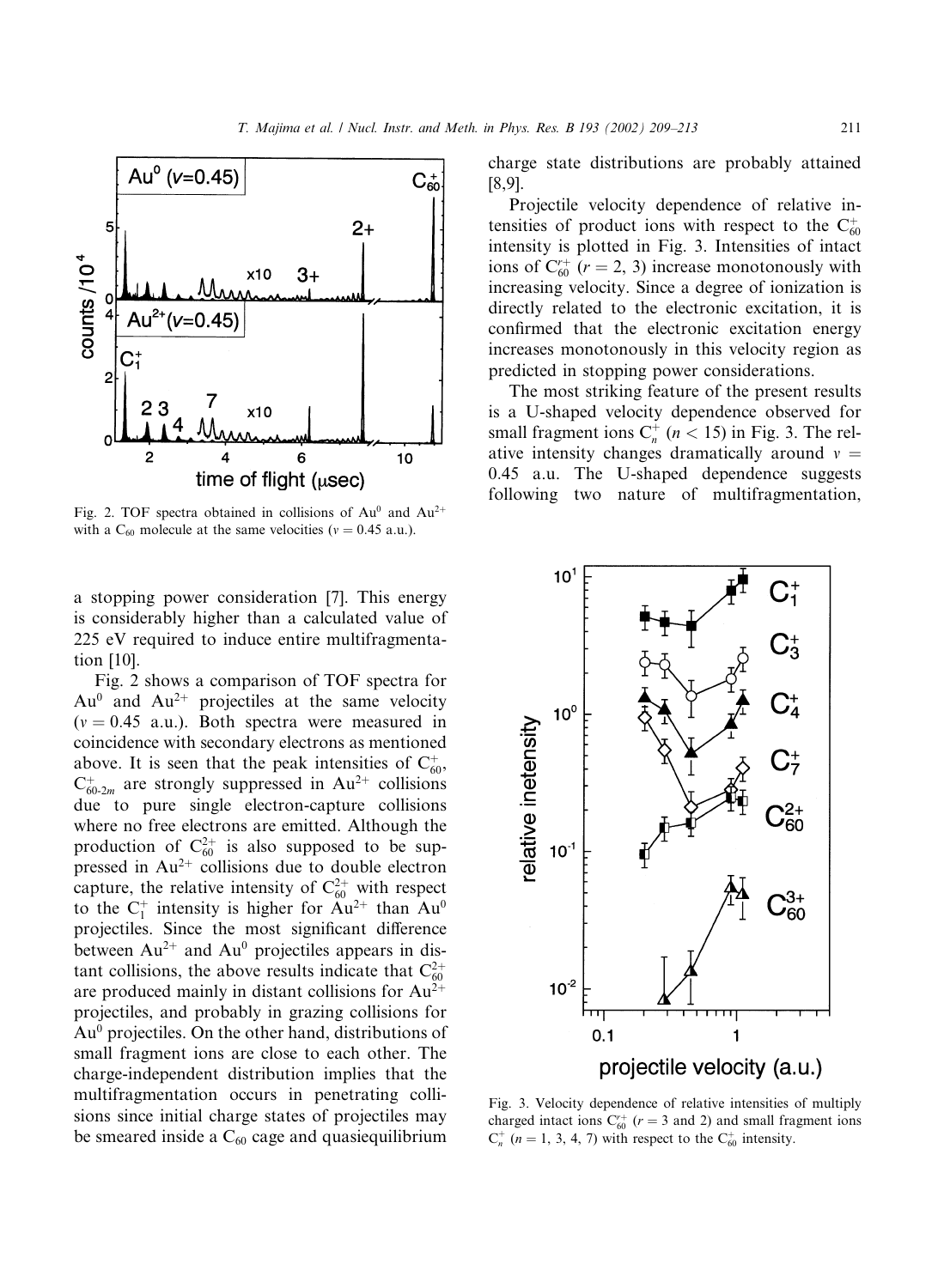(1) the vibrational excitation plays also an important role in multifragmentation, as well as the electronic excitation, for  $Au^0$  projectiles, (2) different multifragmentation patterns are led via vibrational and electronic excitation. First, rapid decreases of relative intensities below  $v < 0.45$  a.u. cannot be explained by only a contribution of the electronic excitation, which increases monotonously as described above. Instead, it indicates that the vibrational excitation plays an important role in  $Au^0$  collisions. This is completely different from the results obtained in He ion collisions where the relative intensities of small fragment ions  $C_n^+$  ( $n < 15$ ) increase monotonously and the vibrational excitation less affects the multifragmentation [3,4]. Schlatholter et al. estimated the projectile energy losses of He ions using molecular dynamics simulations. According to their calculations, elastic collisions transfer an energy of only few eV in He collisions at  $v = 0.27$  a.u. This energy is comparable or less than the dissociation energy of 10 eV [11], and cannot lead to multifragmentation which needs at least more than 80 eV internal energy [10]. In Au collisions, a large amount of energy is supposed to be deposited via elastic collisions. From the comparison between  $Au^0$  and  $He<sup>+</sup>$  projectiles, it is concluded that a total amount of energy is decisive to multifragmentation. A similar projectile dependence of fragmentation patterns has been reported for collisions of  $C_{60}^{\pm}$ with He, Ne, Ar atoms in lower collision velocity region ( $v \sim 0.05$  a.u.) where the vibrational excitation is predominant [12]. Relative intensities of small fragmentation ions were predominant in collisions with Ar. On the contrary, few small fragment ions were observed in He collisions.

Second, one can see medium size fragment ions  $C_n^+$  (*n* = 6–20) in Fig. 3 to decrease steeply in  $v < 0.45$  a.u. (vibrational domain) and increase more slowly than smaller fragment ions in  $v > 0.45$ a.u. (electronic domain). This effect is also seen in TOF spectra (Fig. 1), where the distribution of  $C_n^+$  $(n < 15)$  shows an even–odd oscillation for  $v < 0.45$  a.u. and an exponential decay for higher velocities. Namely, the electronic excitation enhances multifragmentation leading to a catastrophic break-up of a fullerene cage. On the contrary, multifragmentation via vibrational excitation appears to contribute to the production of medium size fragment ions.

From another viewpoint, the U-shaped dependence is a clear evidence of ''transparency window'' where vibrational and electronic excitation are both weak, as predicted theoretically for  $Na_9^+$ He collisions [13] and in He<sup> $+$ </sup>– $C_{60}$  experiments where a transition from evaporation to multifragmentation was observed at  $v \sim 0.5$  a.u. [3].

Finally, we discuss velocity dependence of evaporation fractions  $f_e^{r+}$  defined by

$$
f_{\rm e}^{r+} = \sum_{m=1}^{m_{\rm max}} I(C_{60\text{-}2m}^{r+}) / \sum_{m=0}^{m_{\rm max}} I(C_{60\text{-}2m}^{r+}),
$$

where  $I(\mathbf{C}_{60\text{-}2m}^{r+})$  represents a peak integral of  $\mathbf{C}_{60\text{-}2m}^{r+}$ and  $m_{\text{max}} = 3$  for  $r = 1$  and 6 for  $r = 2$ . Fig. 4(a) shows  $f_{e}^{r+}$  obtained in the present experiments. Results obtained in other experiments for  $H^+$  and  $He<sup>+</sup>$  ions are also plotted in Fig. 4(b) [3,5]. The evaporation fraction for Au<sup>0</sup> decreases monotonously with increasing velocity. The dependence is similar to that for  $He^+$  collisions, but is different from  $H^+$  collisions. At present, there are no theoretical studies to explain the behavior of the ve-



Fig. 4. Velocity dependence of evaporation fractions  $f_{e}^{r+}$  for  $Au^0$ , H<sup>+</sup> and He<sup>+</sup> collisions. Data for H<sup>+</sup> and He<sup>+</sup> collisions are taken from [3–5]. The fraction for  $2^+$  at 0.2 a.u. in Au<sup>0</sup> collisions is probably overestimated due to the superimposition of  $C_n^+$  for  $n = 24-28$ .